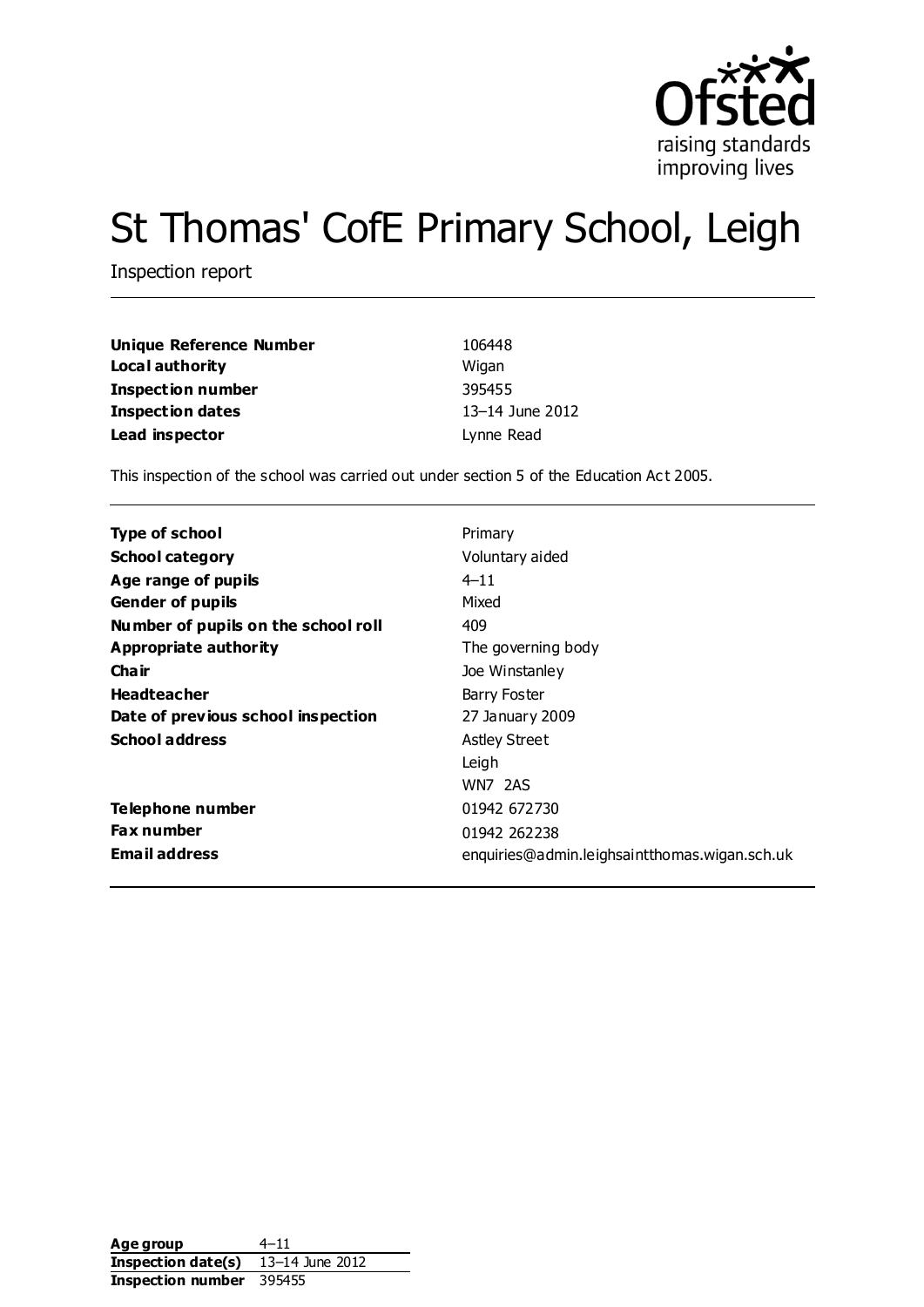

You can use Parent View to give Ofsted your opinion on your child's school. Ofsted will use the information parents and carers provide when deciding which schools to inspect and when.

You can also use Parent View to find out what other parents and carers think about schools in England. You can visit [www.parentview.ofsted.gov.uk,](../../../../../../../F%20Carruthers/AppData/Local/Microsoft/Windows/Temporary%20Internet%20Files/Content.IE5/59FT1AYL/www.parentview.ofsted.gov.uk) or look for the link on the main Ofsted website: [www.ofsted.gov.uk](../../../../../../../F%20Carruthers/AppData/Local/Microsoft/Windows/Temporary%20Internet%20Files/Content.IE5/59FT1AYL/www.ofsted.gov.uk)

The Office for Standards in Education, Children's Services and Skills (Ofsted) regulates and inspects to achieve excellence in the care of children and young people, and in education and skills for learners of all ages. It regulates and inspects childcare and children's social care, and inspects the Children and Family Court Advisory Support Service (Cafcass), schools, colleges, initial teacher training, work-based learning and skills training, adult and community learning, and education and training in prisons and other secure establishments. It assesses council children's services, and inspects services for looked after children, safeguarding and child protection.

Further copies of this report are obtainable from the school. Under the Education Act 2005, the school must provide a copy of this report free of charge to certain categories of people. A charge not exceeding the full cost of reproduction may be made for any other copies supplied.

If you would like a copy of this document in a different format, such as large print or Braille, please telephone 0300 123 4234, or email [enquiries@ofsted.gov.uk](mailto:enquiries@ofsted.gov.uk)

You may copy all or parts of this document for non-commercial purposes, as long as you give details of the source and date of publication and do not alter the information in any way.

To receive regular email alerts about new publications, including survey reports and school inspection reports, please visit our website and go to 'Subscribe'.

Piccadilly Gate Store Street Manchester M1 2WD

T: 0300 123 4234 Textphone: 0161 618 8524 [enquiries@ofsted.gov.uk](mailto:enquiries@ofsted.gov.uk) [www.ofsted.gov.uk](http://www.ofsted.gov.uk/)



© Crown copyright 2012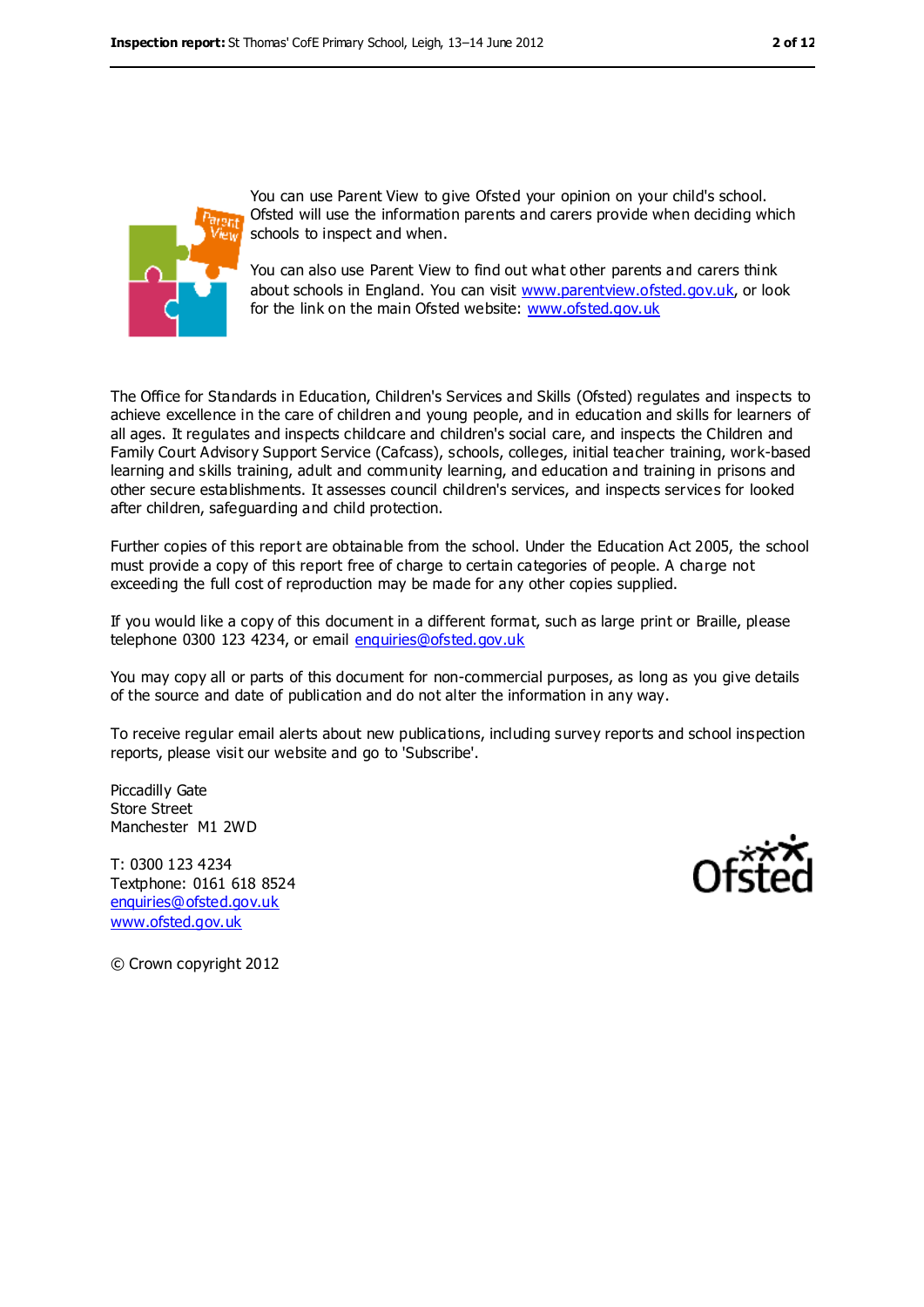# **Introduction**

Inspection team

Lynne Read Maureen Hints

Additional inspector Additional inspector Chanan Tomlin **Additional inspector** 

This inspection was carried out with two days' notice. Inspectors observed teaching and learning in 18 lessons taught by 14 teachers. Meetings were held with groups of pupils, members of the governing body, senior and middle managers and staff. Inspectors observed the school's work and looked at a range of evidence, including the school's documents for self-evaluation and safeguarding. They also studied standards in reading, pupils' workbooks and the tracking system used to monitor pupils' progress. Inspectors considered the 134 questionnaires completed by parents and carers, as well as those from pupils and staff.

# **Information about the school**

The school is larger in size than most primary schools. The majority of pupils are from White British backgrounds; a small number have minority ethnic heritage and speak English as an additional language. A lower than average number of pupils are supported at school action plus or have a statement of special educational needs. The proportion of pupils known to be eligible for free school meals is below average. The school has Healthy Schools status. It meets the current floor standard which sets the minimum standards expected by the government for attainment and progress. The governing body provides a daily breakfast club on the premises and this is referred to within the text.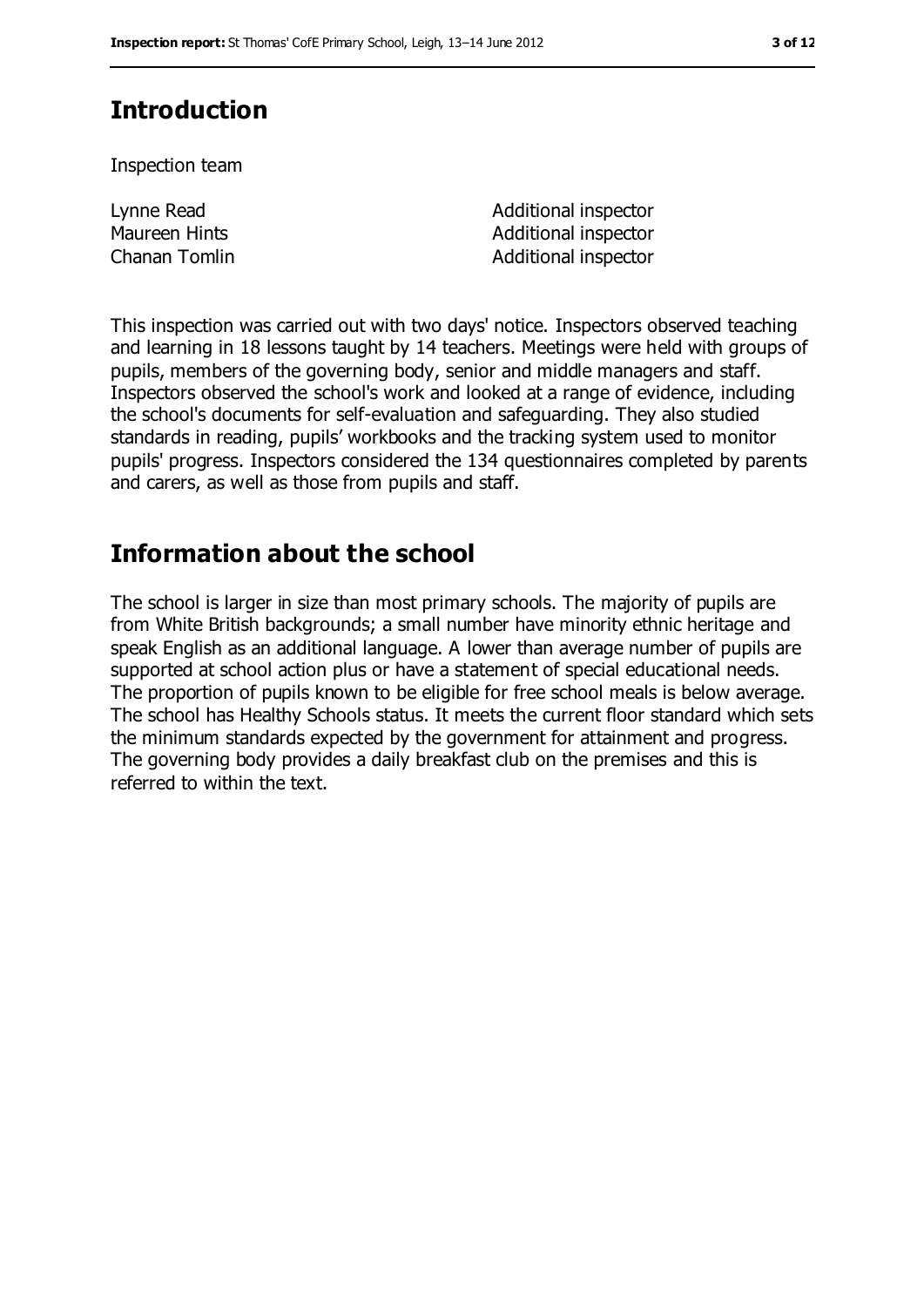**Inspection grades: 1 is outstanding, 2 is good, 3 is satisfactory and 4 is inadequate** Please turn to the glossary for a description of the grades and inspection terms

## **Inspection judgements**

| <b>Achievement of pupils</b>          |  |
|---------------------------------------|--|
| <b>Quality of teaching</b>            |  |
| <b>Behaviour and safety of pupils</b> |  |
| <b>Leadership and management</b>      |  |

#### **Key Findings**

- This is a good school. Achievement in the Early Years Foundation Stage and Key Stage 1 is outstanding. In Key Stage 2 achievement is good; there are inconsistencies in teaching and progress in mathematics is relatively slower than in English. For these reasons the school is not outstanding overall.
- Good improvements are evident in achievement at Key Stage 2. Attainment in English is close to the high levels seen previously at the school. Progress and attainment in mathematics are catching up but still have some way to go. In particular, some more-able pupils do not consistently have the challenge they need in order to reach the higher-level targets set for them.
- Teaching is good overall and there are examples of outstanding practice, especially in the Early Years Foundation Stage and Key Stage 1. Lessons are interesting and pupils are well motivated. Some improvements have been introduced in teaching but not all are established. Key Stage 2 pupils do not always have useful targets for improvement in mathematics and marking in this subject does not consistently provide useful advice.
- The behaviour and safety of pupils are good. Lessons are conducted in a calm, purposeful manner. Attendance is above average and pupils have good habits of timekeeping. Pupils' spiritual, moral, social and cultural development is promoted well overall. However, pupils have few experiences to enhance their understanding of cultural diversity.
- The headteacher and staff have high expectations and are ambitious for their pupils. Leadership of teaching and the management of performance are good, although middle leaders do not monitor teaching rigorously enough to ensure consistency. The governing body is supportive but its monitoring systems rely heavily on school reports for information about pupils' achievement and the views of parents and pupils.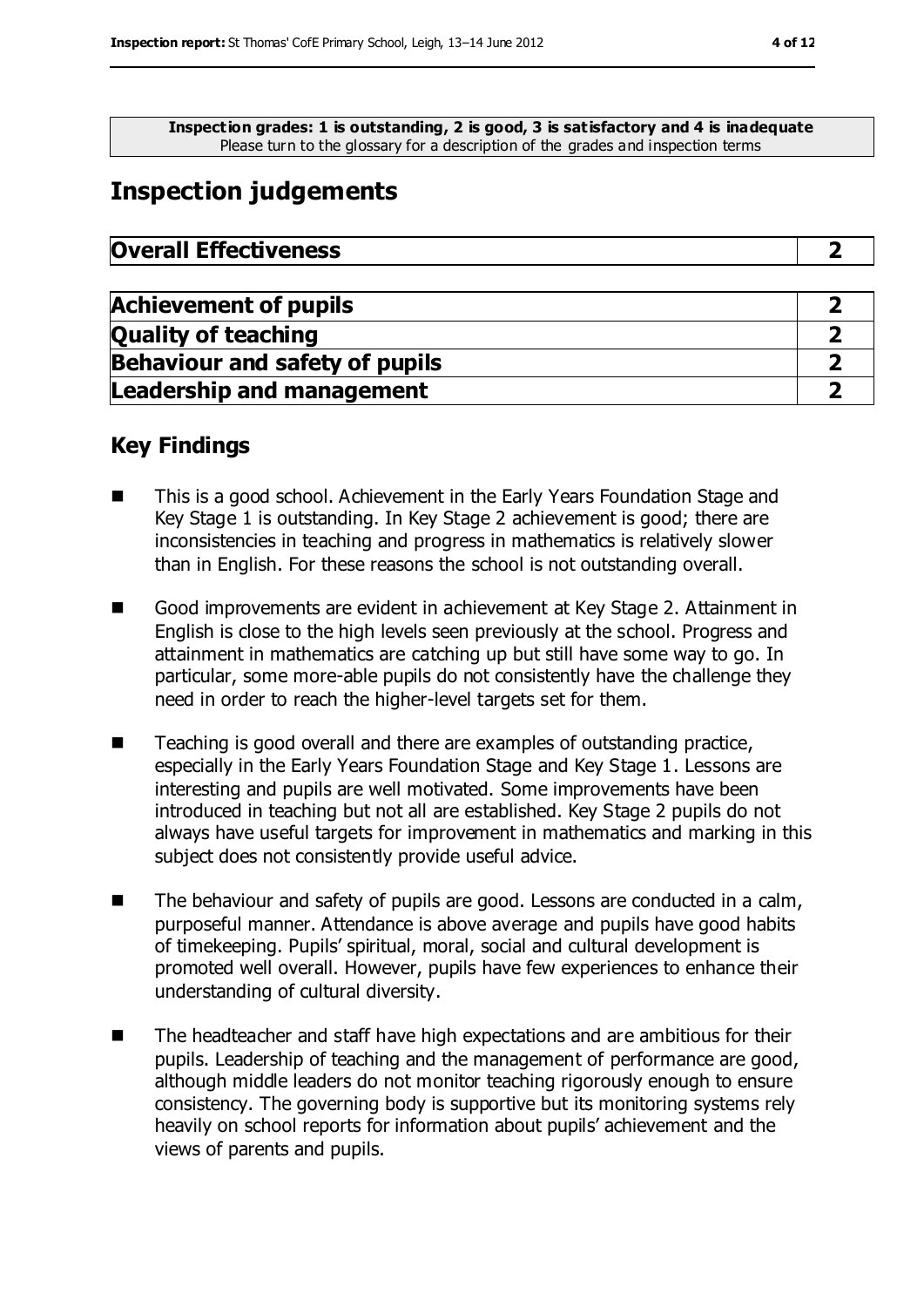## **What does the school need to do to improve further?**

- $\blacksquare$  Improve achievement in mathematics at Key Stage 2 by:
	- ensuring that the more able pupils are challenged consistently so they reach the targets set for them
	- ensuring that pupils have useful advice on how to improve their work through clear targets and helpful marking
	- developing a more rigorous approach to the monitoring of lessons in order to ensure consistency in teaching across classes.
- Develop systems for the governing body to be more actively engaged in checking performance and gathering parents', carers' and pupils' views.
- Enhance pupils' cultural development and understanding of diversity by providing more opportunities for them to engage with people from different cultures and faith backgrounds.

## **Main Report**

#### **Achievement of pupils**

The vast majority of parents and carers who returned the questionnaire agreed that their children are making good progress and that the school meets their children's needs. Inspection findings support these views overall, although there are some differences in progress for mathematics between age groups.

Children enter the Early Years Foundation Stage with skills that are below those expected for their age. The excellent provision enables children to make rapid progress in personal skills and to develop a thirst for learning. For instance, as part of their 'Farmyard Animal' project, children wrote their own stories about 'Daisy the Duck' or 'Henry the Horse', using correct punctuation and logical spelling. They painted pictures of animals, taking careful note of colour and markings, and 'sold goods' from their farm shop. Progress is outstanding; by the time they enter Year 1 children are working just above the expected level of learning and writing is a strength.

Attainment has improved this year and is above average overall by Year 6. It is not yet fully restored to the high levels of previous years because attainment and progress in English are better than in mathematics. Following the 2011 tests the school identified a number of issues with the tracking of pupils' progress and in teaching. Measures were introduced to address the problems and have been successful in boosting achievement across Key Stage 2. A very good proportion of Year 6 pupils attain the higher level in reading, enjoy a wide range of books and have well-developed study skills. They write expressively and in a wide range of genres, using accurate grammar, punctuation and spelling. Progress in mathematics is improving across the key stage and many shortfalls in previous learning have been addressed. Some Year 5 pupils were working their way confidently through challenging mathematical problems and those in Year 3 were working with digital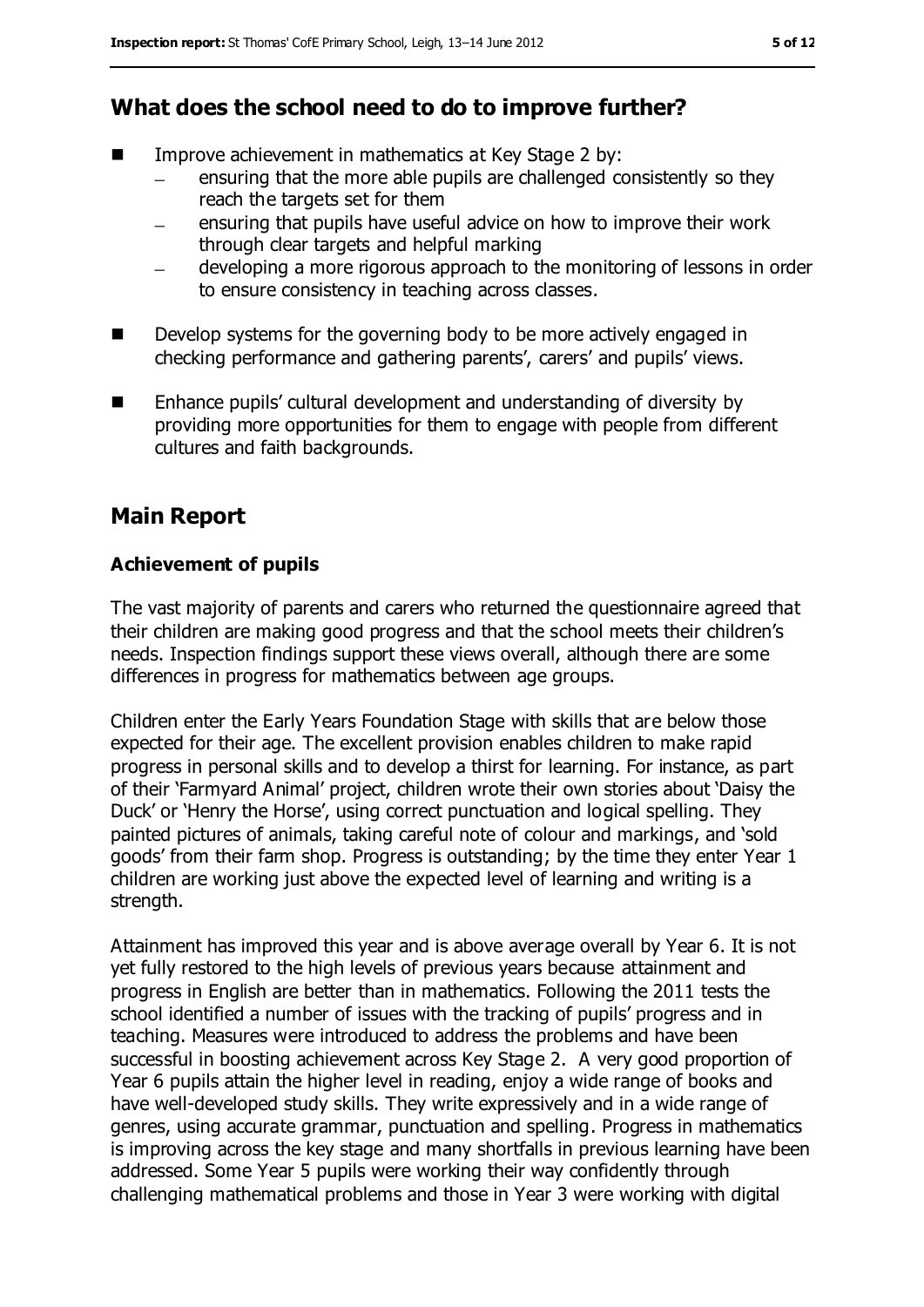time and the 24-hour clock. Some of the more able pupils, however, are not consistently challenged to the full. In Key Stage 1 an increased emphasis on learning phonics (the sounds that letters make) ensures that most pupils read confidently by the age of six and attainment is above average. By Year 2 pupils have consolidated their skills further so that achievement in writing and mathematics is above average.

Pupils who have special educational needs or who are learning English as an additional language are well supported and make the same progress as their classmates. The progress of boys and girls is tracked very closely, with intervention work successfully ensuring that all groups make equal progress.

#### **Quality of teaching**

The very large majority of parents and carers feel that their children are well taught. Pupils have similar views: they say they enjoy learning and that that adults provide good help. Inspection findings support these views.

In the Early Years Foundation Stage teaching is outstanding. Planning is based on children's interests and is carefully structured to take learning forward at an accelerated rate. Tasks include stimulating opportunities for children to choose activities, explore their world and develop independence. One excellent session included opportunities for children to manoeuvre their wheeled toys around a track, following the directions and signs they had made themselves. They played collaborative games and worked out the scores, as well as using computer programs to find patterns.

As pupils move through school they experience good teaching and some is outstanding in Key Stage 1 where expectations are consistently high. In a Year 1 lesson pupils used adverbs, adjectives, conjunctions and time connectives in their writing to produce work of a very high quality for this age group. In Key Stage 2 teachers include good challenge in their English lessons but the more able pupils are not always fully stretched in their mathematics work. Targets provide advice for pupils about how to improve their English work over time but they have little advice to support their learning in mathematics. In some classes marking is detailed and helpful. For example, teachers give 'two stars' showing the good points and 'a wish' highlighting where, and how, improvement could be made. It is less effective in mathematics. Teaching assistants are successful in ensuring that pupils with special educational needs take a full and active part in lessons. The use of peer and selfassessment, especially for the older pupils, is very effective and helping them to become independent learners. Careful planning provides plentiful opportunities for pupils to practise and consolidate the key skills they are learning.

#### **Behaviour and safety of pupils**

Behaviour is good overall. Pupils say they enjoy school and have lots of friends. Most parents and carers agree that behaviour is good but a few expressed concerns about bullying. Pupils say that staff listen to both sides and act effectively to deal with any incidents as they occur. That view is confirmed by a scrutiny of behavioural records and discussions. These show that pupils, including those with emotional or behavioural difficulties, are well supported in coping with school life and lessons are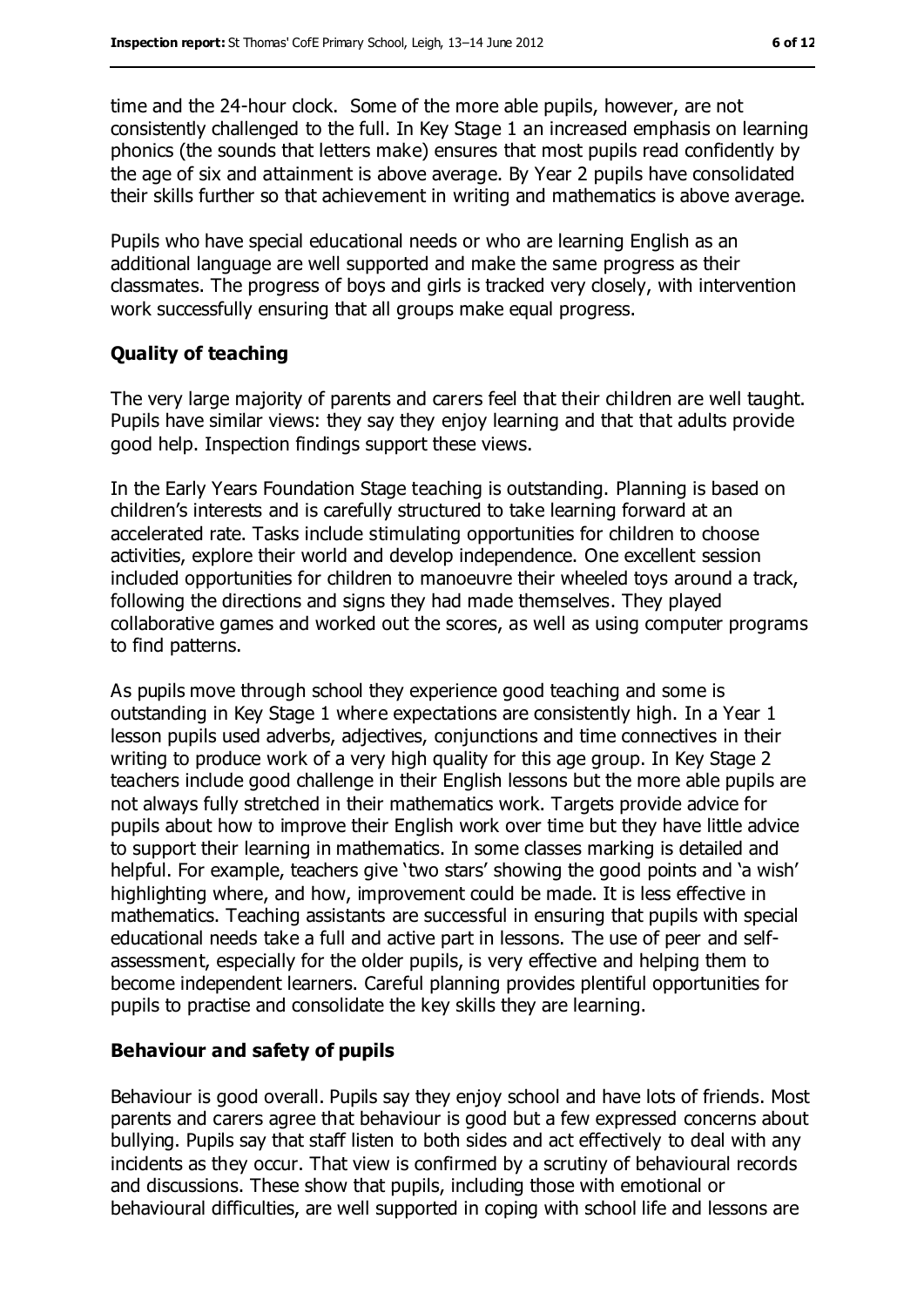very rarely disrupted. However, the school acknowledges that outcomes have not always been reported quickly enough or in sufficient detail to parents and carers. The governing body is currently reviewing the recording and reporting systems in place and improving dialogue in such cases.

Safety is good. Pupils know how to keep themselves safe, including when using the internet. Through projects and lessons on personal development they have a good understanding of different types of bullying. Pupils are well equipped to deal with risk and know what to do if they have a problem. Class rules are developed by the pupils themselves; these are displayed, respected and followed. Good opportunities exist for pupils to experience responsibility. For example, school councillors contribute much to the day-to-day running of school and to the process of decision making. Spiritual, moral, social and cultural development is well supported through good links with the church and local community. Pupils learn about, and show respect for, different faiths and cultures but have little opportunity to enhance their understanding of diversity at first hand.

#### **Leadership and management**

Leadership and management are good. Comprehensive evaluation systems, including pupils' regular assessment results, ensure that senior leaders have a clear overview of provision and performance. The information gathered is fed into school development planning; this is focused on the main priorities, with clear actions and measurable targets. Together with pupil assessment data, school development planning is also used to good effect to manage the performance of the staff. As a result, pupils' progress and attainment in English at Key Stage 2 have improved significantly this year. This has been achieved through improvements to teaching, well-planned professional development and challenging termly targets. The school has good capacity to improve further. Subject and middle leadership is an area for development at the school. Monitoring systems are in place but are not yet applied rigorously enough in mathematics to ensure a consistency of approach across classes.

The good curriculum has a positive impact on pupils' outcomes and ensures that individual needs are well met. There is a key focus on the teaching of basic skills but also a broad range of experiences that are stimulating and provide depth and creativity in learning. Visits to places of interest, residential experiences and competitive sport all help to extend pupils' horizons. The school does not tolerate discrimination in any form and this contributes significantly to the harmonious community. Staff and members of the governing body are focused on providing equality, ensuring that opportunities are open to all, regardless of disability or special needs. Staff work hard and make good use of outside agencies to source equipment and expertise to cater for specific needs. The breakfast club provides a good start to the day, offering healthy food and interesting activities.

Good partnerships with other schools ensure continuity of learning and care through transition programmes for those pupils moving on to secondary education. Links with the nearby Children's Centre provide support for families and the partnership with the pre-school helps to ensure uniformity of approach for those starting school.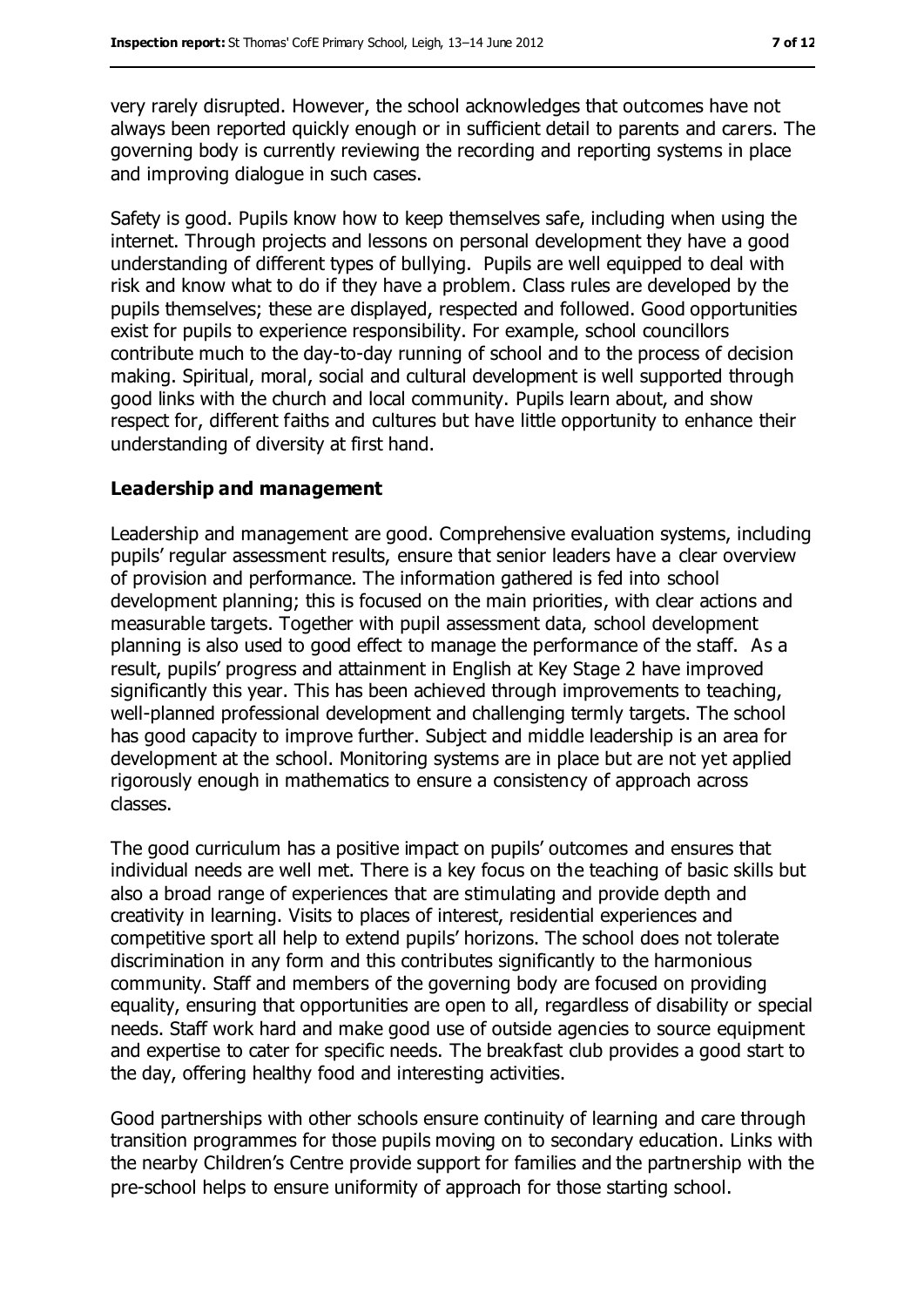Safeguarding arrangements meet current requirements and staff training is up to date. The governing body provides good support for school leaders. Members have recently undergone further training and are keen to develop their monitoring role. At present, they have few systems in place for gathering information at first hand, such as sending out their own parent/carer and pupil questionnaires, or for checking assessment data.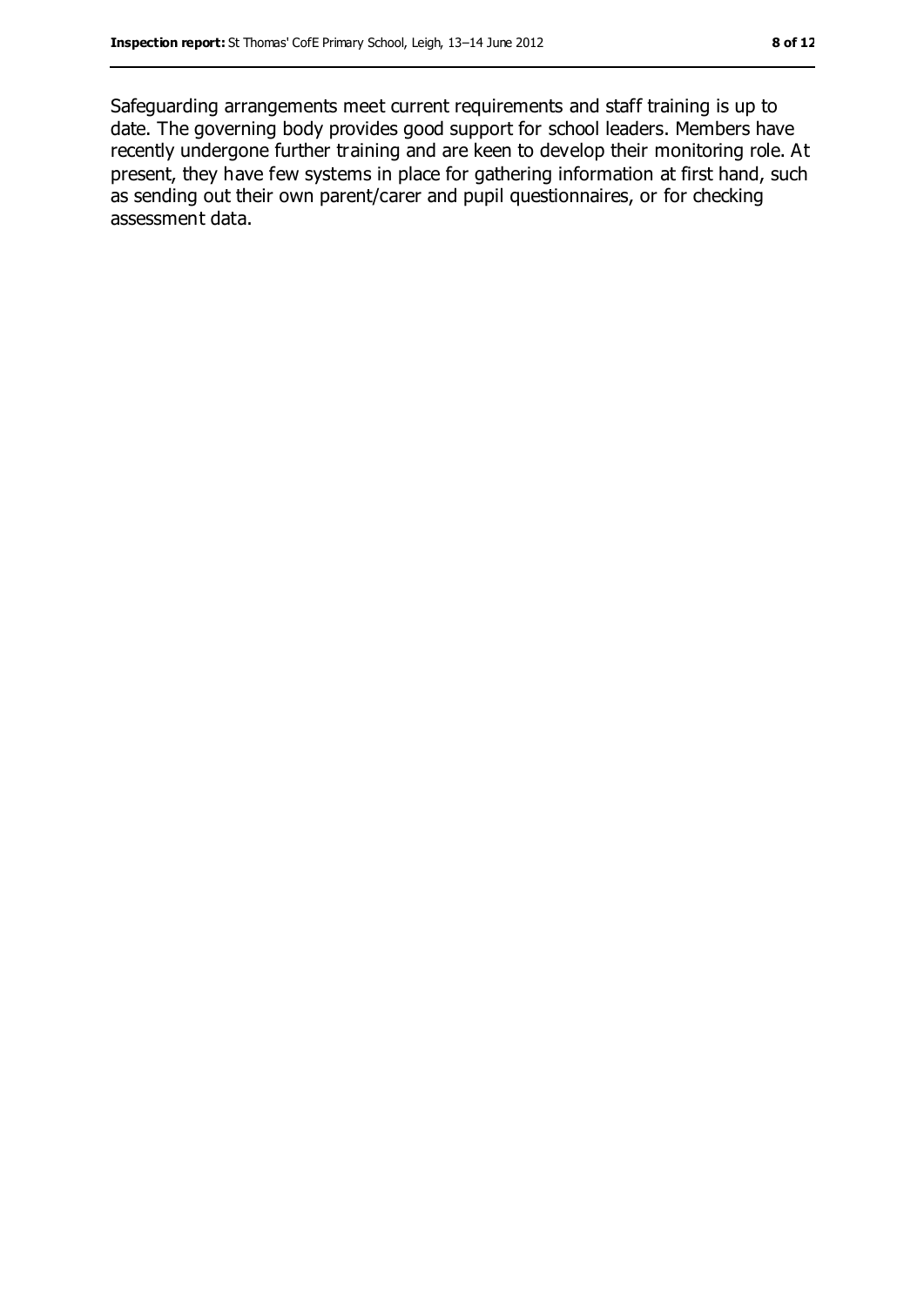# **Glossary**

### **What inspection judgements mean**

| Grade   | <b>Judgement</b> | <b>Description</b>                                                                                                                                                                                                            |
|---------|------------------|-------------------------------------------------------------------------------------------------------------------------------------------------------------------------------------------------------------------------------|
| Grade 1 | Outstanding      | These features are highly effective. An outstanding school<br>provides exceptionally well for all its pupils' needs.                                                                                                          |
| Grade 2 | Good             | These are very positive features of a school. A school that is<br>good is serving its pupils well.                                                                                                                            |
| Grade 3 | Satisfactory     | These features are of reasonable quality. A satisfactory school<br>is providing adequately for its pupils.                                                                                                                    |
| Grade 4 | Inadequate       | These features are not of an acceptable standard. An<br>inadequate school needs to make significant improvement in<br>order to meet the needs of its pupils. Ofsted inspectors will<br>make further visits until it improves. |

#### **Overall effectiveness of schools**

|                       | Overall effectiveness judgement (percentage of schools) |      |                     |                   |
|-----------------------|---------------------------------------------------------|------|---------------------|-------------------|
| <b>Type of school</b> | <b>Outstanding</b>                                      | Good | <b>Satisfactory</b> | <b>Inadequate</b> |
| Nursery schools       | 54                                                      | 42   |                     |                   |
| Primary schools       | 14                                                      | 49   | 32                  |                   |
| Secondary schools     | 20                                                      | 39   | 34                  |                   |
| Special schools       | 33                                                      | 45   |                     |                   |
| Pupil referral units  | 9                                                       | 55   | 28                  |                   |
| All schools           | 16                                                      | -47  |                     |                   |

New school inspection arrangements have been introduced from 1 January 2012. This means that inspectors make judgements that were not made previously.

The data in the table above are for the period 1 September to 31 December 2011 and represent judgements that were made under the school inspection arrangements that were introduced on 1 September 2009. These data are consistent with the latest published official statistics about maintained school inspection outcomes (see [www.ofsted.gov.uk\)](../../../../../../../F%20Carruthers/AppData/Local/Microsoft/Windows/Temporary%20Internet%20Files/Content.IE5/59FT1AYL/www.ofsted.gov.uk).

The sample of schools inspected during 2010/11 was not representative of all schools nationally, as weaker schools are inspected more frequently than good or outstanding schools.

Primary schools include primary academy converters. Secondary schools include secondary academy converters, sponsor-led academies and city technology colleges. Special schools include special academy converters and non-maintained special schools.

Percentages are rounded and do not always add exactly to 100.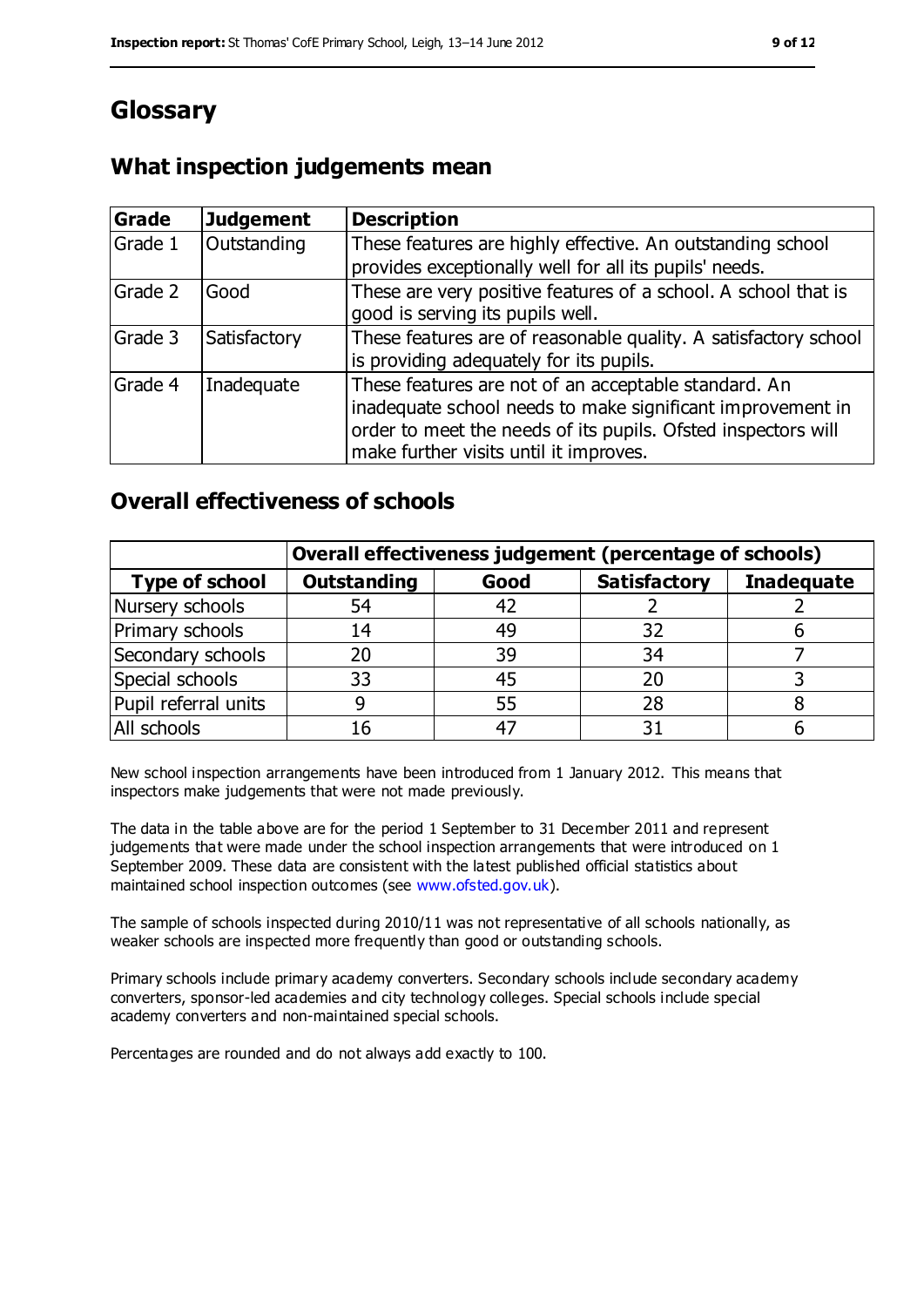# **Common terminology used by inspectors**

| Achievement:                  | the progress and success of a pupil in their learning and<br>development taking account of their attainment.                                                                                                           |
|-------------------------------|------------------------------------------------------------------------------------------------------------------------------------------------------------------------------------------------------------------------|
| Attainment:                   | the standard of the pupils' work shown by test and<br>examination results and in lessons.                                                                                                                              |
| Attendance                    | the regular attendance of pupils at school and in lessons,<br>taking into account the school's efforts to encourage good<br>attendance.                                                                                |
| Behaviour                     | how well pupils behave in lessons, with emphasis on their<br>attitude to learning. Pupils' punctuality to lessons and their<br>conduct around the school.                                                              |
| Capacity to improve:          | the proven ability of the school to continue improving based<br>on its self-evaluation and what the school has accomplished<br>so far and on the quality of its systems to maintain<br>improvement.                    |
| Floor standards               | the national minimum expectation of attainment and<br>progression measures                                                                                                                                             |
| Leadership and<br>management: | the contribution of all the staff with responsibilities, not just<br>the governors and headteacher, to identifying priorities,<br>directing and motivating staff and running the school.                               |
| Learning:                     | how well pupils acquire knowledge, develop their<br>understanding, learn and practise skills and are developing<br>their competence as learners.                                                                       |
| Overall effectiveness:        | inspectors form a judgement on a school's overall<br>effectiveness based on the findings from their inspection of<br>the school.                                                                                       |
| Progress:                     | the rate at which pupils are learning in lessons and over<br>longer periods of time. It is often measured by comparing<br>the pupils' attainment at the end of a key stage with their<br>attainment when they started. |
| Safety                        | how safe pupils are in school, including in lessons; and their<br>understanding of risks. Pupils' freedom from bullying and<br>harassment. How well the school promotes safety, for<br>example e-learning.             |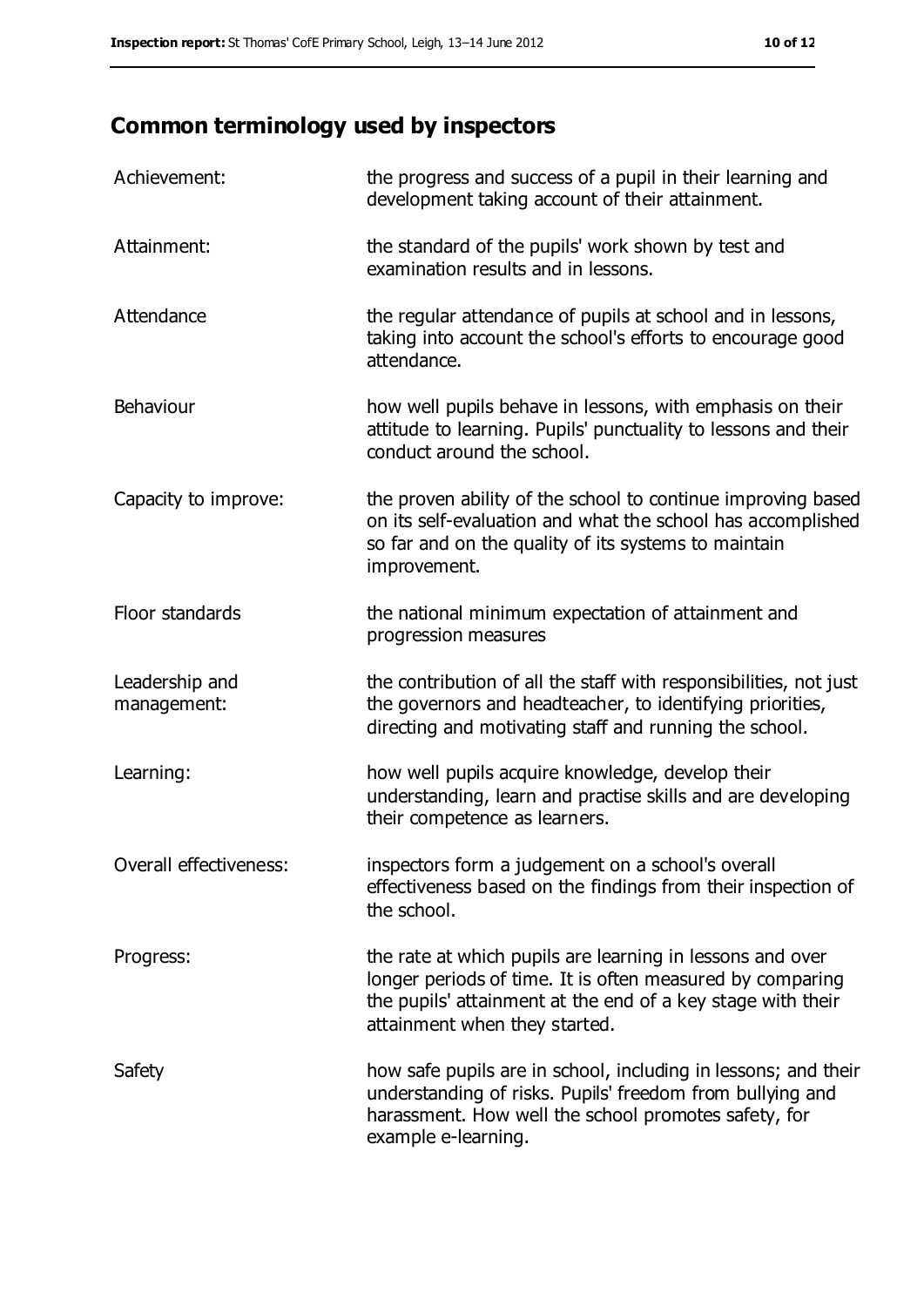#### **This letter is provided for the school, parents and carers to share with their children. It describes Ofsted's main findings from the inspection of their school.**



15 June 2012

Dear Pupils

#### **Inspection of St Thomas' CofE Primary School, Leigh, WN7 2AS**

Thank you for the very warm welcome you gave us when we inspected your school. We thoroughly enjoyed our time with you and appreciated all the help you gave us. St Thomas' CofE Primary provides you with a good standard of education and you have a flying start in the Reception classes and Key Stage 1. Good teaching enables you to achieve well and the school helps you to develop into well-mannered and confident people. Behaviour and safety are good. You get on well together and take good care of each other. A special thank you goes to the pupils who joined us for some interesting conversations. It is good to know that you like your teachers, learn a lot and are happy in school.

You are keen to learn and work hard. Your English work has improved really well recently. However, we think those of you in Key Stage 2 could do even better in mathematics and that all of you would enjoy meeting people from different backgrounds, so we have asked the adults in your school to:

- make sure that there is always good challenge for those of you who learn quickly
- **numake sure that you have targets to help you improve your work and that** marking provides you with a good amount of advice
- provide opportunities for you to meet with pupils from different cultures and backgrounds.

In addition, we have asked your teachers to check lessons to make sure that all these improvements are working. Your governors are keen to be more involved, so we have asked them to check on your views and those of your parents and carers, and keep a closer eye on your achievements.

You can help by continuing to work hard, being keen to learn and keeping up the high level of attendance. Please accept our best wishes for the future.

Yours sincerely

Lynne Read Lead inspector